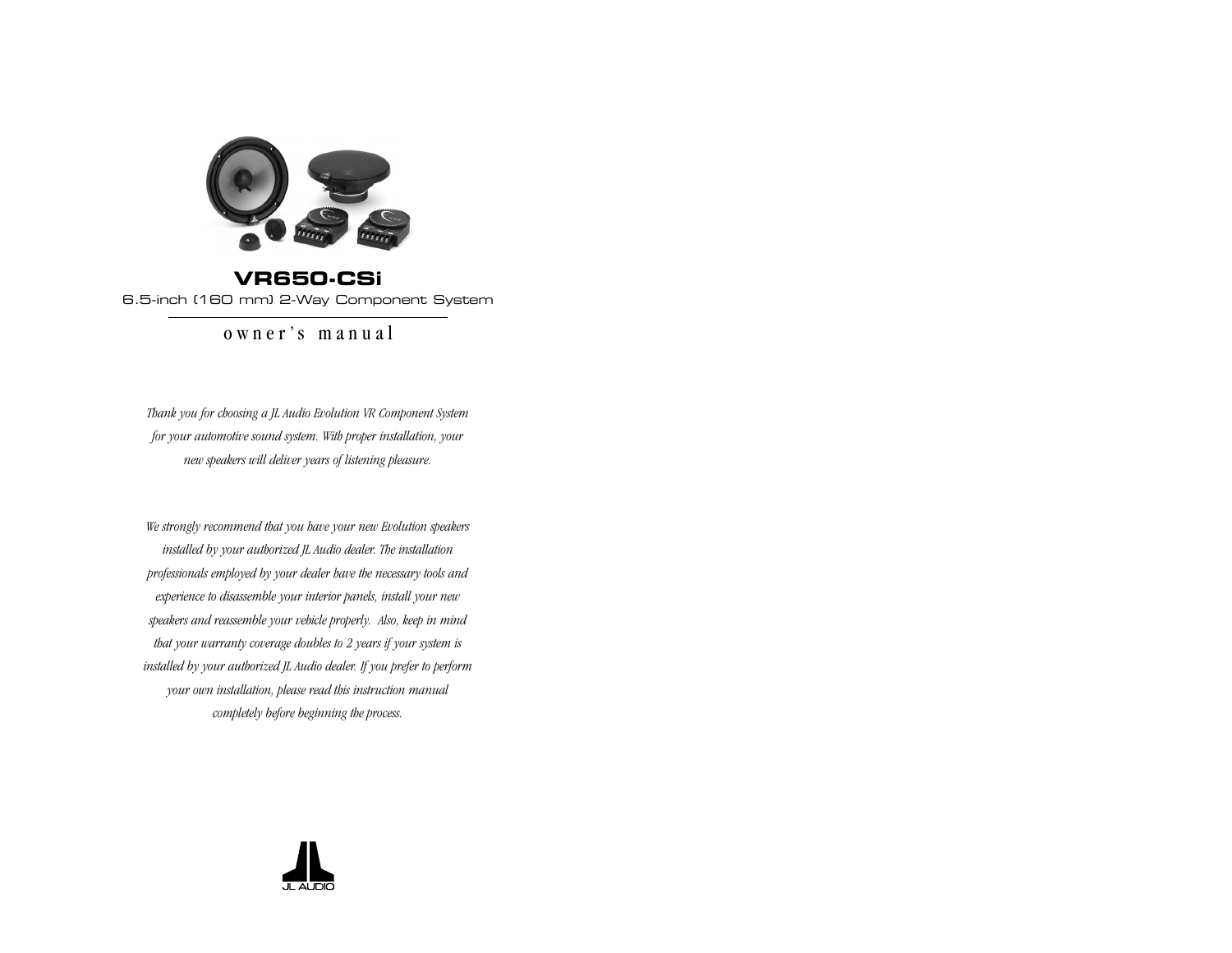## **VR650-CSi SPECIFICATIONS:**

Woofers: Injection-molded, mica-filled, polypropylene cone body, 1-inch (25mm) voice coil, flat-profile/ symmetrical-roll spider, butyl rubber surround.

Tweeters: 0.75-inch (19 mm) silk soft dome tweeter, neodymium magnet, ferrofluid cooled and damped. Variable mounting system with swivel/rotation capability.

Crossover Networks: 2-way network with 1st order low-pass circuit and 3rd order high pass circuit. Premium Mylar Capacitors and Air-Core inductors. Adjustable tweeter output level. Polyswitch tweeter protection

### Continuous Power Handling:

60 Watts (RMS Method) Frequency Response: 59 Hz - 25 KHz (± 3 dB) Efficiency @ IW/Im: 89.5 dB Nominal Impedance: 4 ohms

#### Included Components and Parts:

- Two VR650-CWi 6.5-inch (160 mm) woofers
- Two VR075-CT 0.75-inch (19 mm) tweeters
- Two VR650-CSxo 2-Way Crossover networks • Two Flush-Mount tweeter fixtures with metal spring clips.
- Two Surface-Mount tweeter fixtures.
- Two Metal Woofer Grilles and Grille Trays
- Butyl adhesive putty for woofer grilles
- Twelve  $#8 \times 1$  1/4-inch (30 mm) sheet metal screws
- Four #6 x 5/8" (16 mm) sheet metal screws
- Two 1-inch (25 mm) machine screws
- Eight Mounting Clips
- Two 5.2 mm female crimpable connectors
- Two 2.8 mm female crimpable connectors
- Four 2.8 mm male crimpable connectors
- Four black nylon wire ties

### **GETTING STARTED:**

- Turn off the audio system. It is also advisable to disconnect the negative (-) terminal of your vehicle's battery whenever performing installation work.
- Before cutting, drilling or inserting any screw, check clearances on both sides of the planned mounting surface. Also check for any potential obstacles, such as window tracks and motors, wiring harnesses, etc. Check both sides of the car, many cars are not symmetrical!
- Always wear protective eyewear.

# **!! WARNING**

It is absolutely vital that your component system is connected as shown in the diagram below. Failure to connect the system as shown will result in damage to your speakers which is NOT covered under warranty. Do not substitute different crossover networks into your VR650-CSi System. Only use crossover networks clearly marked "VR650-CSxo".

**A) Wiring Diagram:**



## **BUILT-IN TWEETER PROTECTION CIRCUITRY:**

The VR Crossover networks are equipped with an advanced electronic tweeter protection circuit designed to minimize the possibility of tweeter failure. This electronic device monitors current going to the tweeter and will disconnect the tweeter from the signal when it senses overload. Should this occur while listening to the audio system, simply reduce the volume for a few seconds and the protection circuit will reset itself automatically.

### **ADJUSTABLE TWEETER LEVEL:**

The VR650-CSxo crossover networks provide three levels of tweeter adjustability designed to compensate for different mounting locations, vehicle interiors and personal taste. The levels are selectable via a switch located on the top surface of each crossover case. We recommend that you begin listening at the "Reference" position. If the sound seems too bright or aggressive, switch both crossover's switches to the "-1.5 dB" or the "-3 dB" position. For quick A/B comparison, it is safe to operate the switches while the system is playing.

## **SPEAKER PLACEMENT CONSIDERATIONS:**

A component system gives you the ability to place the woofer and tweeter separately in your vehicle interior.This can be good or bad, depending on how it's done.

As a general rule, the tweeters should be placed relatively close to the woofers for best tonal balance and most coherent imaging (the closer, the better). Any separation greater than 8 inches (20 cm) is likely to result in degraded sound quality.



Avoid placing tweeters where they will be blocked by objects in the interior of the car (including seated occupants). When selecting a mounting location, look at both sides of the car to make sure that this location is clear on both sides.

You can always experiment with tweeter placement before committing to a final mounting location. Simply connect the rest of the system and allow plenty of wire length for the tweeters. Using velcro or similar material, attach the tweeters in different locations until you find the one where they perform best.

Woofers will usually be placed into factory speaker locations. If you have some woofer mounting flexibility, keep the followiing in mind: Lower mounting locations, such as the lower front corner of a door or a kick-panel provide the greatest path length distances for the sound emitted by the woofer. For this reason, they are generally more desirable than higher mounting locations. Higher mounting locations will usually result in extreme near-side soundstage bias which compromises the stereo listening experience.



Less Desirable More Desirable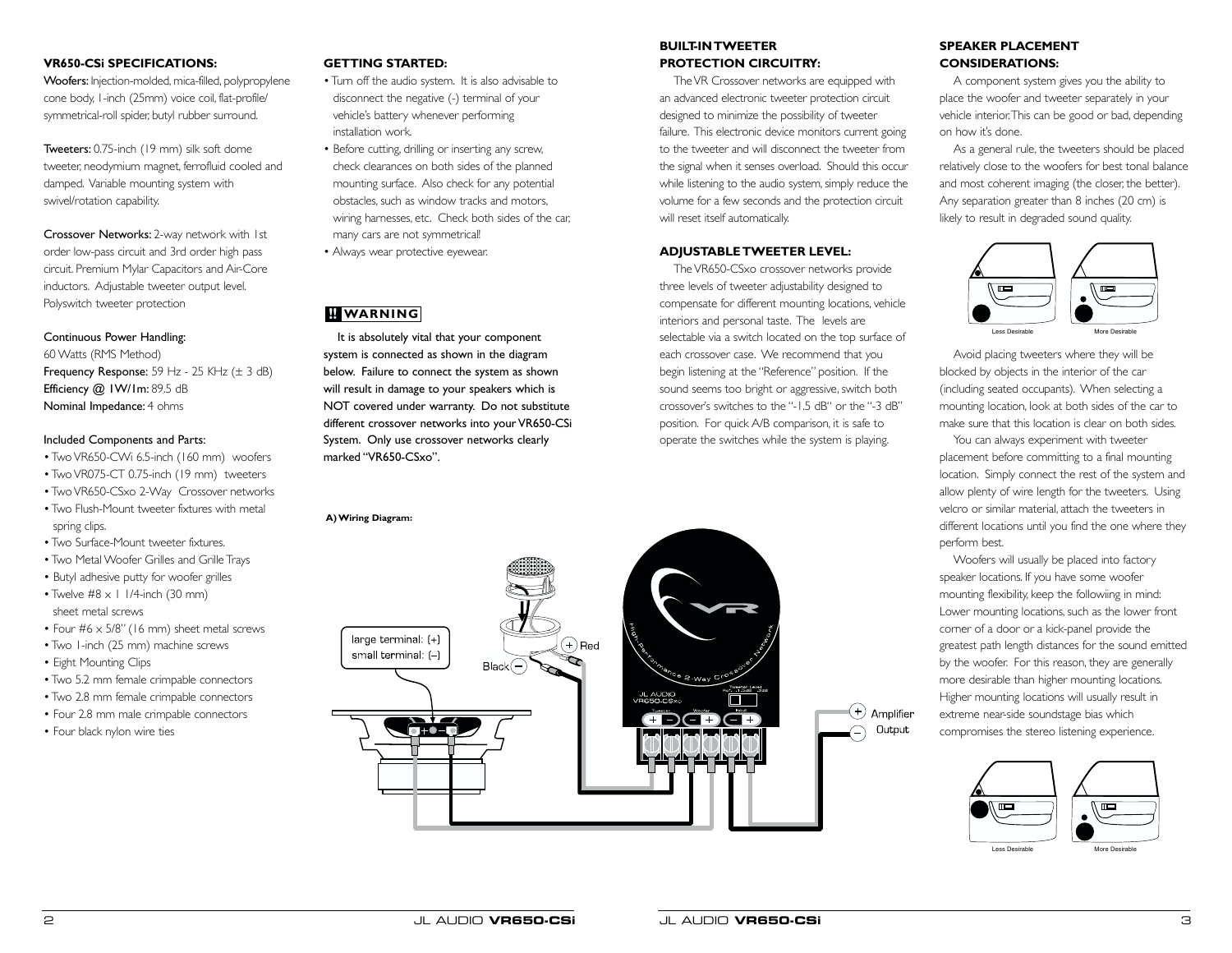## **INSTALLING THE WOOFFRS IN FACTORY LOCATIONS:**

If you will be using the factory speaker wires, it may be necessary to change the terminations. This may be accomplished by using an adaptor plug or simply by cutting the factory connector off and using the supplied crimp connectors to terminate the speaker wires.The large connector is for the positive terminal and the small connector is for the negative terminal of each woofer. Keep in mind that the woofer wires must be connected to the woofer outputs of the crossovers supplied with your system as shown in the diagram on page 2. You may also choose to run new speaker wires...refer to the custom installation section for details. Whichever method you choose, observe correct polarity in your connections. If you are unsure about any of these issues, contact your JL AUDIO dealer for installation assistance.

Your new speakers have been designed to install, without modifications, into most vehicles that accept a 6.5-inch (160 mm) speaker. Most factory 6.5-inch speakers use four mounting screws which will line up with the mounting holes on your woofers. Others use a 3-hole mounting system which is accommodated by a separate set of mounting holes on the frames of your VR650-CWi woofers.

It is absolutely vital that the speaker frame fits into the mounting hole cleanly. This must be checked prior to tightening the screws. Do not force the frame into a hole that is too small! Do not tighten the speaker onto an uneven surface! This will damage your speakers. The speaker should also fit so that no air leaks around the mounting flange. Air leaks will cause a severe degradation in sound quality. Seal any air leaks with silicone, rope caulk or similar sealant material.

Install as shown in the diagram here. Use the supplied mounting clips unless the factory holes already feature threaded inserts. Hand-tighten the screws evenly to avoid bending the speaker frame!



## **INSTALLING THE WOOFERS IN CUSTOM LOCATIONS:**

Run speaker wire to the desired mounting location. If you are running wires into a door, use existing factory wiring boots whenever possible. If you are drilling new holes,file their edges and install rubber grommets into each hole. Then, cover the wires with a protective PVC sleeve and run them through the door jamb. Make sure that the wires will clear door hinges and other structures in the door. If you are unsure about any part of this process, please contact your JL AUDIO dealer for installation help.

## Double check the clearance for both speakers before proceeding.

Use the supplied template on the top of the product packaging to mark the desired mounting location. Mark the center and the outline of the mounting hole as well as the mounting screw positions. Before drilling or cutting, use a utility knife to cut any fabric, vinyl or leather from hole locations. These materials can easily be snagged by a drill or a saw, causing damage to the panel and possible bodily injury.

Drill four 1/8" (3 mm) holes for the speaker's mounting screws at the positions you have marked. Also drill a pilot hole in the center of the speaker mounting hole at this time. Then, using a saber saw, hole saw or nibbler, make the circular cut out for the speaker. File any rough edges.

Insert the mounting clips with the flat side towards the speaker as shown in the diagram.

It is absolutely vital that the speaker frame fits into the mounting hole cleanly. This must be checked prior to tightening the screws. Do not force the frame into a hole that is too small! Do not tighten the speaker onto an uneven surface! This will damage your speakers. The speaker should also fit so that no air leaks around the mounting flange. Air leaks will cause a severe degradation in sound quality. Seal any air leaks with silicone, rope caulk or similar sealant material.

Connect the speaker wires, observing correct polarity, and install the speaker and grille tray as shown.

### Hand-tighten the screws evenly to avoid bending the speaker frame!

Break off small pieces of the supplied butyl adhesive putty and place them on the inside of each grille tray. This adhesive will hold the grille in place firmly and prevent rattling. Then insert the metal grille into the grille tray, squeezing gently around its edge until it seats firmly into the tray.

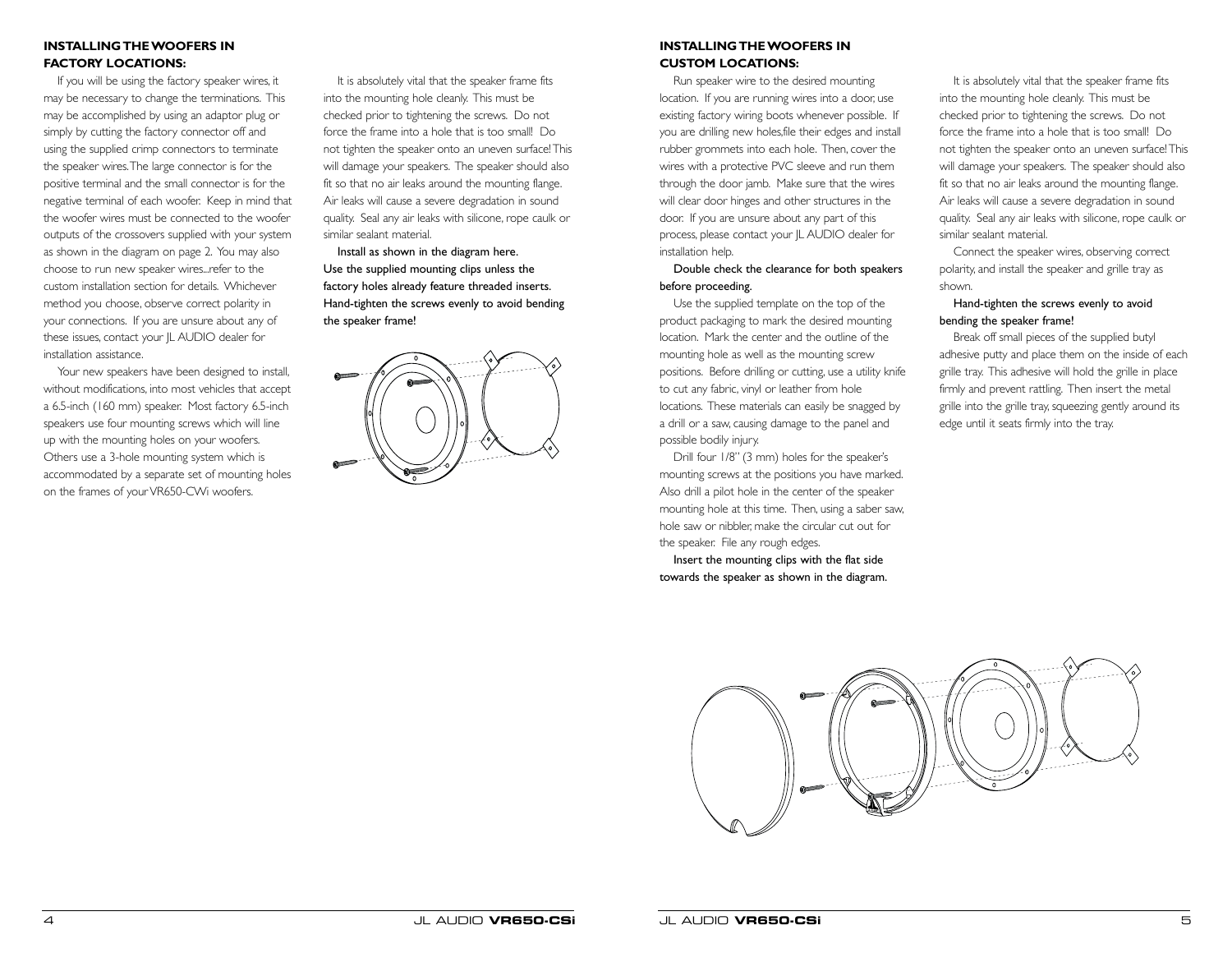## **CROSSOVER NETWORK INSTALLATION:**

The crossover networks supplied with your VR650-CSi System should be installed in a dry location of your vehicle. DO NOT INSTALL THEM INSIDE OF A DOOR! Doors often get wet on the inside, which can damage your crossover networks and could potentially damage your entire sound system.

The crossovers can be screwed into a solid surface via two holes located under the protective cover of the case. To access these holes, simply squeeze the sides of the cover while gently pulling the cover away from the base. Make sure that your mounting location will not cause damage to wiring, fuel lines, brake lines or any other vital component of your vehicle. Once you have screwed the case in, snap the protective cover back into place.

If screwing the crossovers networks in is not possible, you can also run the supplied nylon wire ties through the mounting holes to attach the crossovers to a structure in your car. To do so, take the covers off, attach the wire ties, and then snap the covers back into place, lining the wire ties up with the slots on the sides of the protective cover. Make sure that you do not attach the crossovers to a moving part or to any part that may interfere with pedal operation, gear shift operation, steering, or airbag deployment.

For wiring instructions, refer to the diagram on pages 2 & 3 of this manual.



### **TWEETER INSTALLATION:**

The dome tweeters supplied with your VR650-CSi system have been designed for maximum mounting versatility. There are two primary methods by which the tweeters can be mounted in your vehicle:

1) Flush Mounted, using the supplied flush-mount cup and hardware.This application will yield a custom-installed appearance, but will require at least 3/4-inch (19 mm) of clearance behind the mounting surface of the tweeter.

2) Surface Mounted, using the supplied surface mount kit and hardware. In this application, you will not need to cut holes in your vehicle's panels for the tweeters.You will only need to drill a hole for the wires and for the two mounting screws.This application is useful when mounting the tweeters to a panel that has insufficient clearance behind it for the tweeter's magnet structure.

Run speaker wires from the tweeter output of the crossover to the desired tweeter mounting locations, observing the same precautions as mentioned in the woofer installation section. Terminate the wires with the supplied 2.8 mm male crimpable connectors.

#### **FLUSH MOUNT INSTALLATION:** Swivel/Rotation Mechanism:

Once the tweeter has been mounted into the flush mount cup as shown above, it can be swiveled and rotated by hand to best enhance imaging using the swivel/rotation mechanism built into the flush mount system. Experiment with different angles until you arrive at the best solution. The swivel/rotation feature will not operate with the surface mount system.